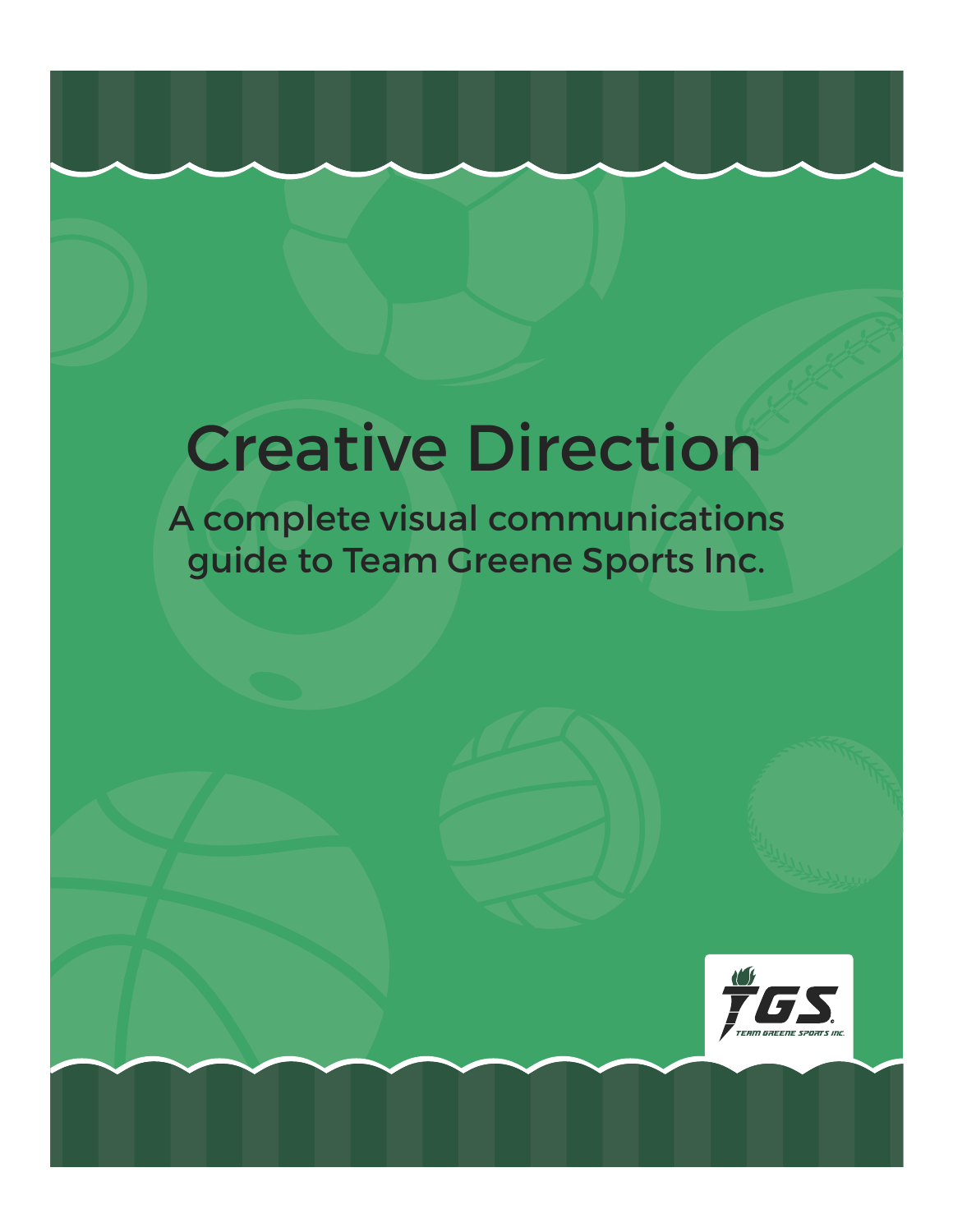

## Team Greene Sports Inc. Logo

The Team Greene Sports Inc. (TGS) brand is a valuable asset. It differentiates TGS form its competitors, and when used properly, if helps boost customer loyalty. Consistent usage of the logo is one of the keys to maintaining the power of the TGS brand.

#### Logo Elements

This is the main configuration for the TGS identity. The primary components of the identity include the symbol ("TGS" letters with the "T" as a torch) and the logotype (the TGS name).



#### **Color**

The TGS logo should not be printed in any colors other than the accepted color combinations. The current approved colors are:





The approved logo can also be printed in black/white as seen below:

2

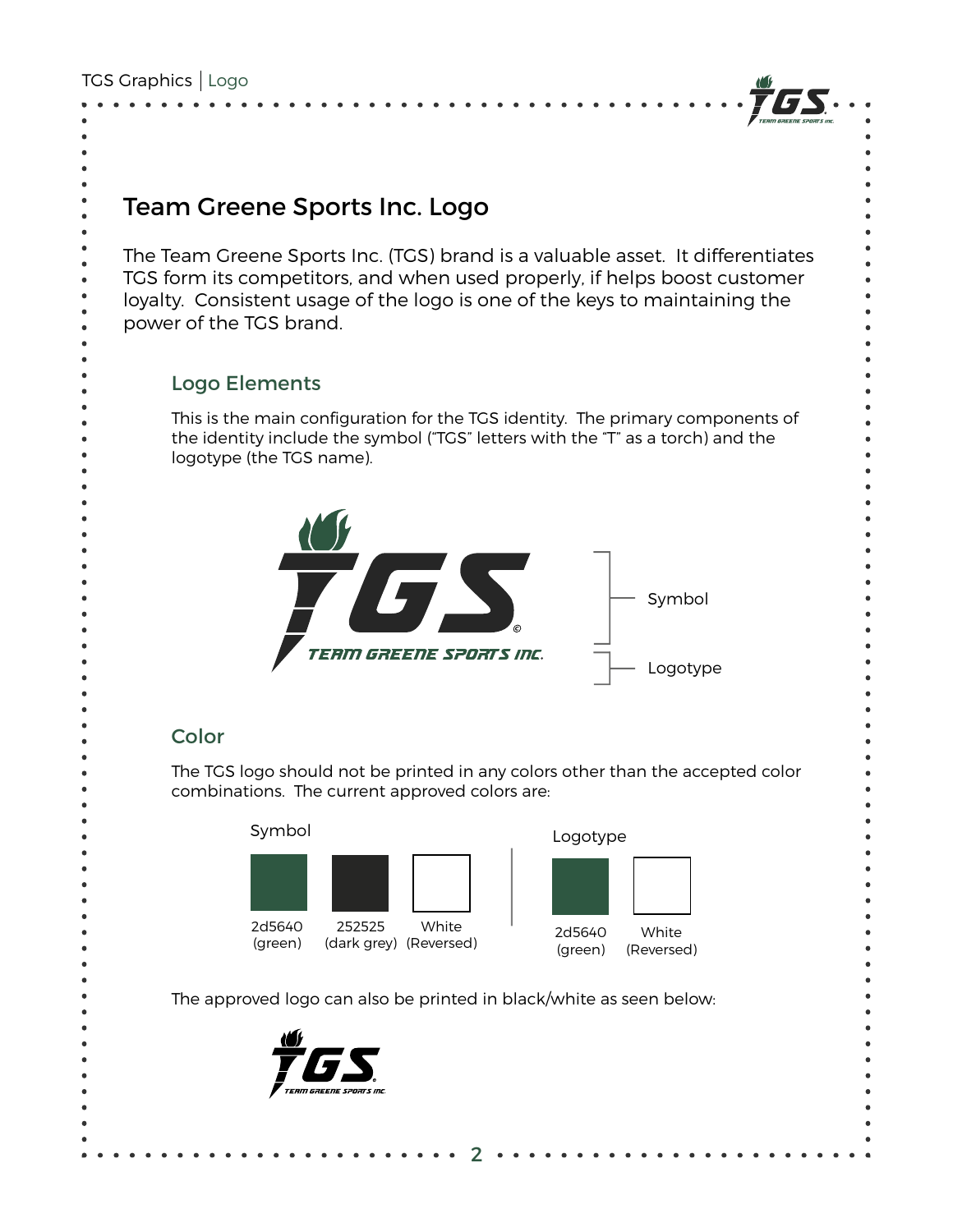

#### TGS Character/Mascot

The original Team Greene Sports Inc. logo (child with sports bag) will be honored and celebrated. The young child will be used as the official character/mascot of TGS (design and name to be announced). This keeps the initial image alive and emphasizes the child aspect of the brand.

3



Character/Mascot

#### Unacceptable Logo Usages

Do **NOT** replace the TGS logotype with a different font.



Do **NOT** use colors or color combinations other than the approved list. See page 2.



Do **NOT** alter, stretch, or distort the logo in any way.



Do **NOT** use the logo on a background that is similar in hue or value to the logo.

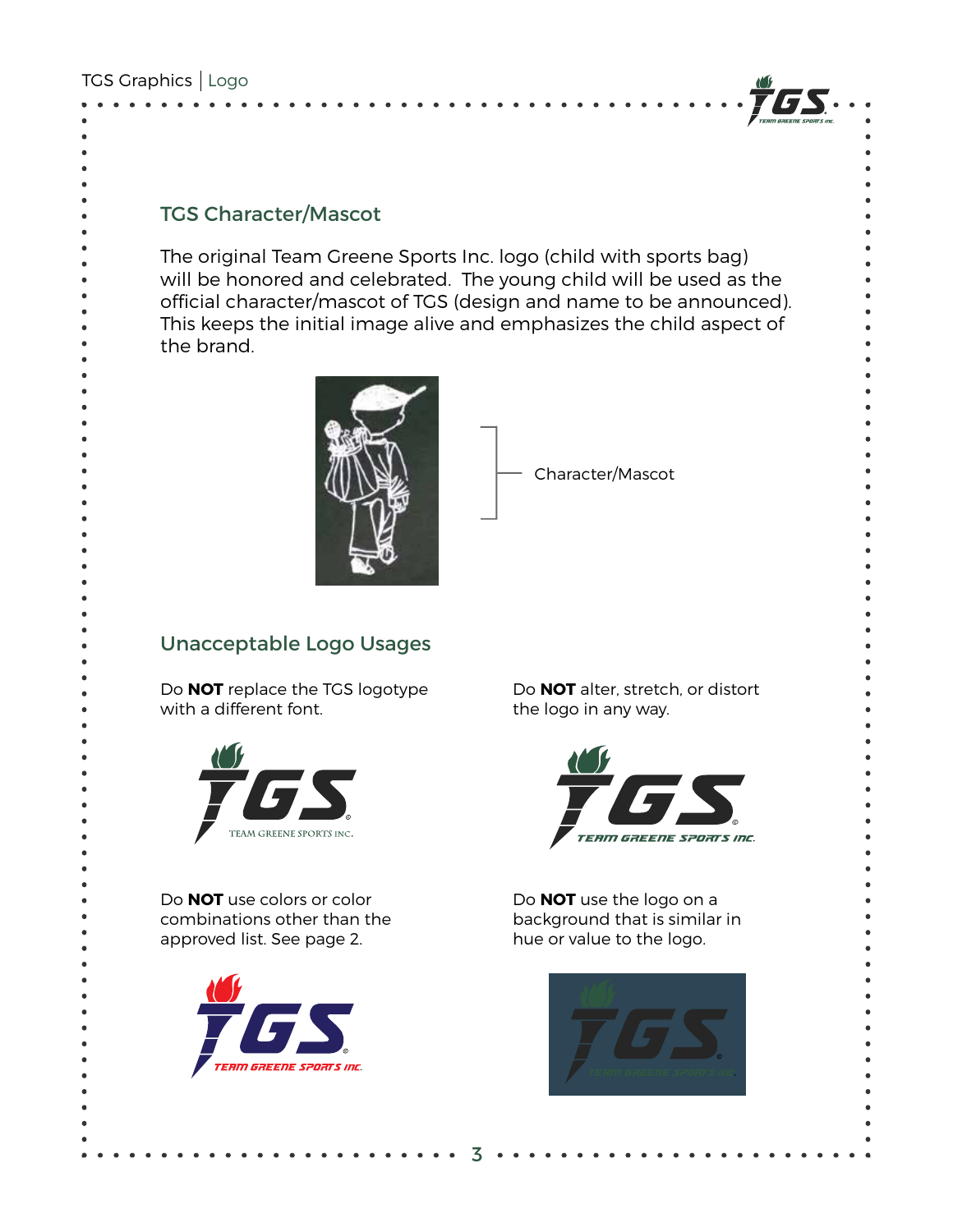

## Color Palette

The TGS color palette provides cohesiveness across content-specific TGS communications. The palette consists of six primary colors, two core colors, and two core values (black and white).

#### Core Colors & Values

Core colors and values are used primarily for the logo. Otherwise, they should be used sparingly. Core colors and values add visual balance and rest to the layout.



#### Primary Colors

Primary colors are designed to allow maximum legibility of type and photographs. The color on the left of each pair should be used in the upper and lower sections. The color on the right of each pair should be used as the background hue with sports' ball pattern.

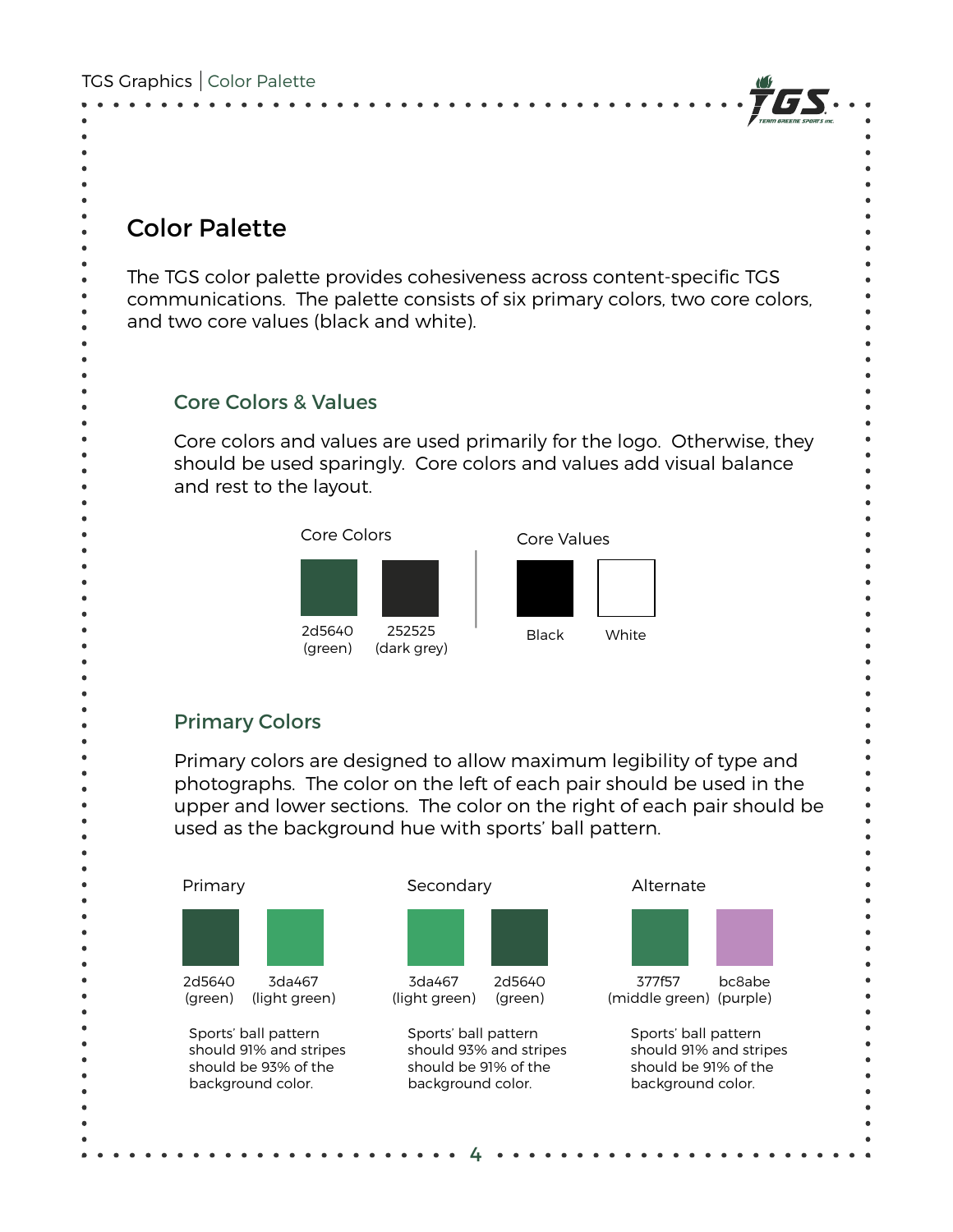

## Font Palette

In order to maintain consistency across all TGS visual communications, it is important to use the approved typefaces. The logo and primary typefaces convey the athletic, child-like nature of the TGS brand but are clean enough for maximum readability.

#### Logo Typeface

Richardson Brand Accelerator is TGS' logotype within the main logo. It should be used sparingly.

## Richardson Brand Accelerator

## abcdefghijklmnopqrstuvwxyz 1234567890

#### Primary Typeface

Trueno is the preferred typeface for text heavy applications. It should be used as body copy, introduction copy, captions, and forms. Alternate styles may be used as the secondary typeface. It should be used to add emphasis where needed within these applications.

Trueno Light

ABCDEFGHIJKLMNOPQRSTUVWXYZ

abcdefghijklmnopqrstuvwxyz

1234567890 &?!%

Alternate styles: Trueno Light Italic Trueno Regular Trueno Regular Italic Trueno SemiBold Trueno SemiBold Italic

5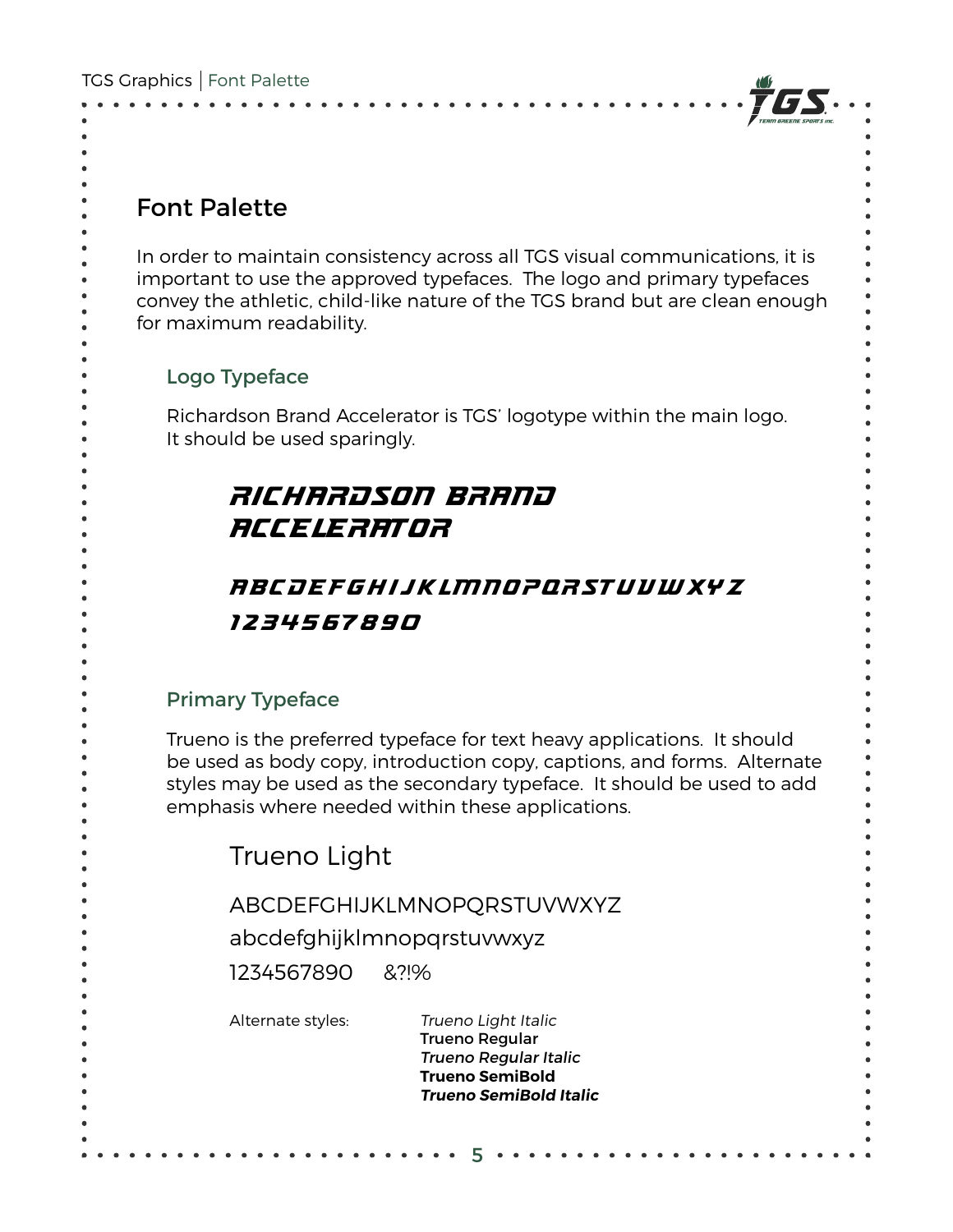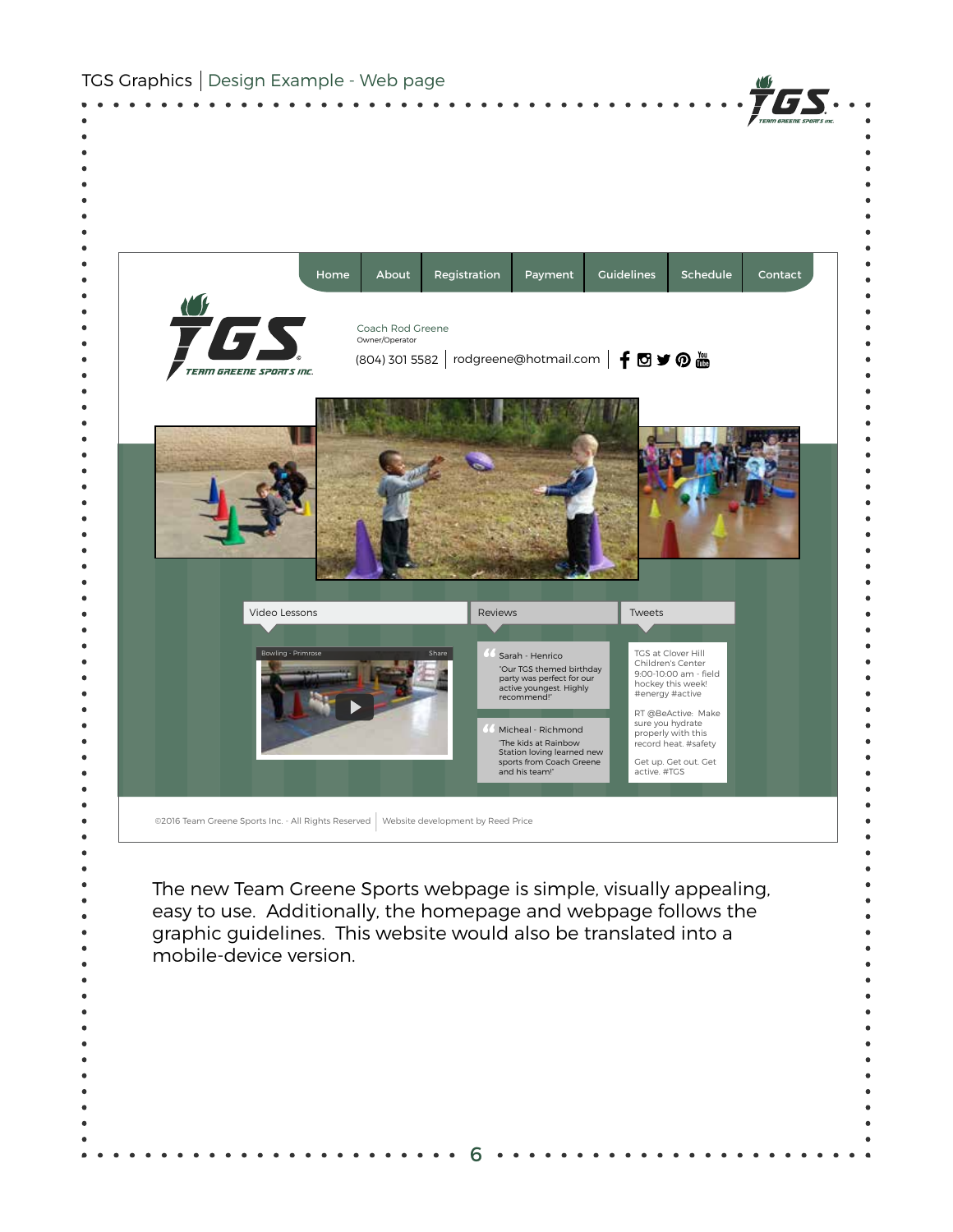

## Team Greene Sports

The Mobile Sports Company Presents

#### Sports for Children at Your Location

Ages 2 - School Age

Team Greene Sports brings sports to your child's daycare, school, church, recreational center, and private location Children are taught the fundamentals of the following sports:

Tennis, Volleyball, Kickball, Basketball, Football, Tee Ball, Bowling, Golf, Field Hockey, Lacrosse, Soccer, Track/Field, Yoga, Hula Hooping, and Gymnastics!

#### List of Services/Price Breakdown:

Full Season (Sept. - June): 1 Hour Each Week - A Different Sport Each Month - \$28 Per Child Per Month (no contract) Mini Season (6 weeks): 1 Hour Each Week - Same Sport \$60 Per Child (Example: Soccer - 6 Weeks = \$60) Private Lessons: 30 Minutes = \$28. 1 Hour = \$48 Themed Birthday Parties: 1 Hour = \$85

> - On Site Professional Sports Instruction - Team Greene Sports comes to you complete with all of its own equipment - Rackets, Balls, Nets, etc. - Team Greene Sports is Licensed and Insured. - Parents enjoy the convenience and professionalism of Team Greene Sports

> > Coach Rod Greene Owner/Operator

Tel: (804) 301 5582 rodgreene@hotmail.com www.teamgreenesports.com Check us out on Facebook!





7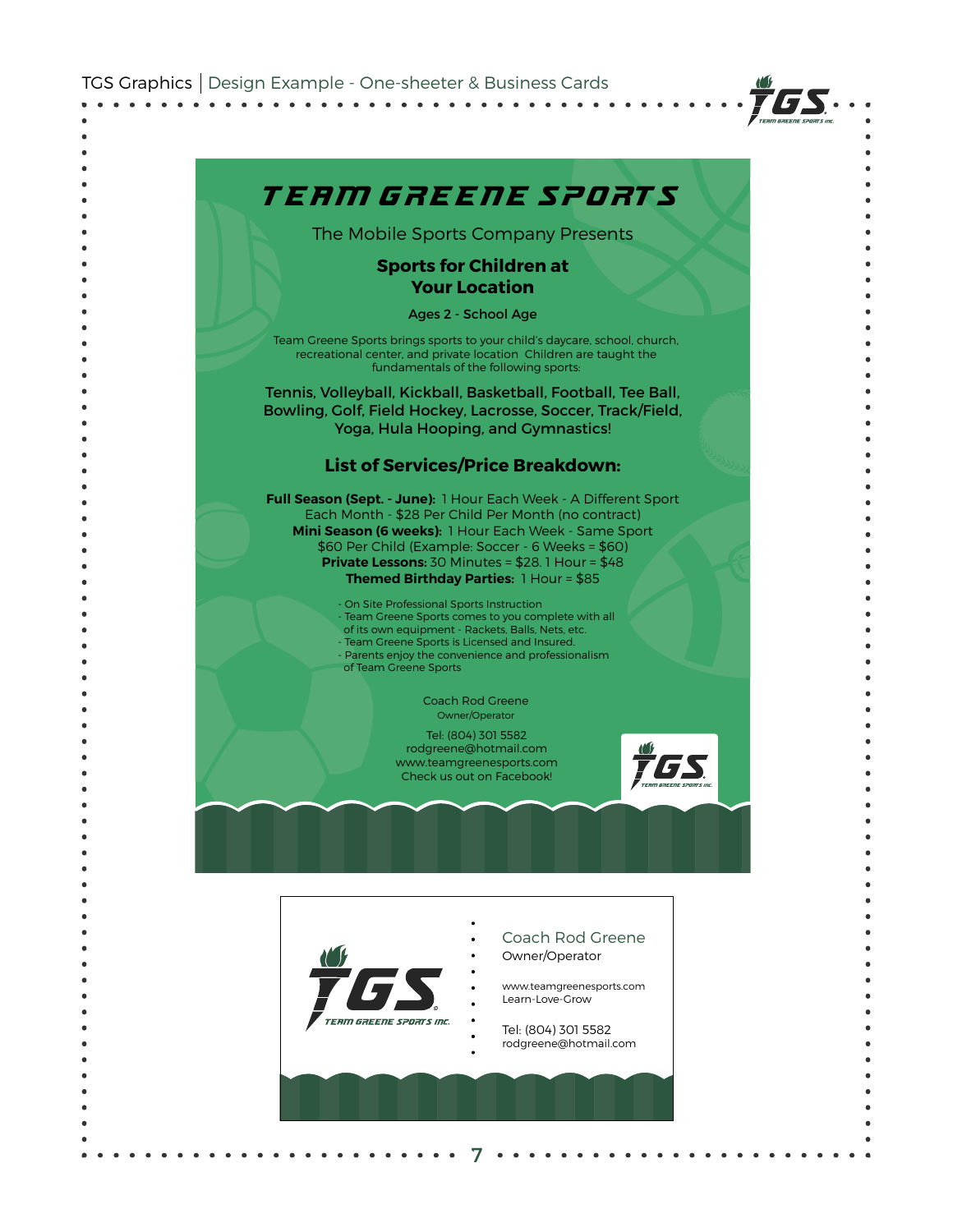

Celebrate with a Team Greene Sports themed birthday party

> Soccer, basketball, field hockey, tennis, volleyball, and much more!

動

www.teamgreenesports.com

 $\overline{r}_{\overline{\mu}}$ GS

8

#### Contact Us!

TGS.

Coach Rod Greene Owner/Operator Tel: (804) 301 5582 rodgreene@hotmail.com www.teamgreenesports.com Check us out on Facebook!